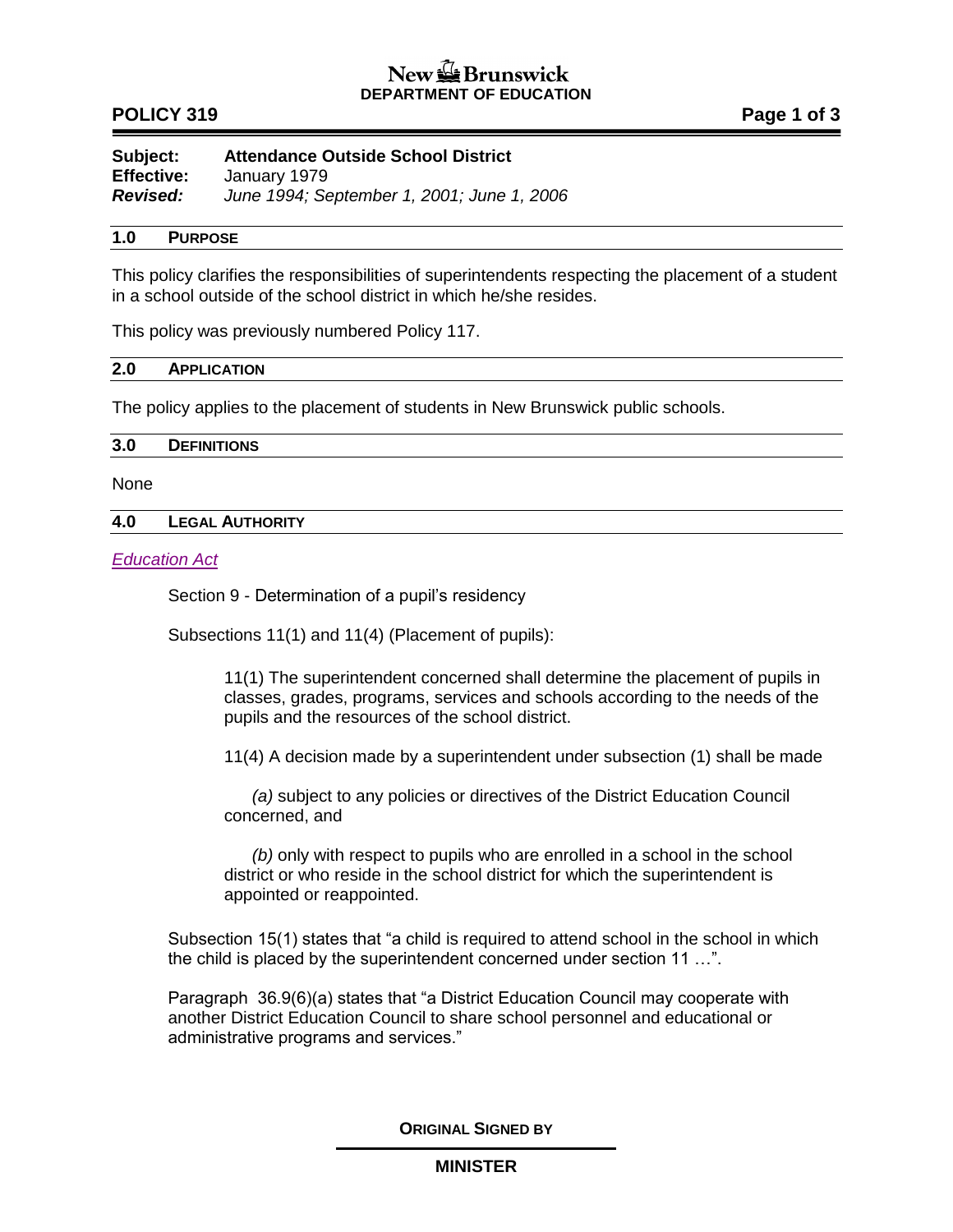# New & Brunswick **DEPARTMENT OF EDUCATION**

## **POLICY 319 Page 2 of 3**

## **5.0 GOALS / PRINCIPLES**

- **5.1** The educational needs of a student should, in most circumstances, be addressed in the school district in which he/she resides.
- **5.2** The superintendent for the school district in which a student resides is, in accordance with any District Education Council policies, responsible for making appropriate placement and programming decisions such that the student's educational needs are met.
- **5.3** A school district is free to investigate arrangements with other school districts which will lead to a better quality of education for individual students or groups of students.

## **6.0 REQUIREMENTS / STANDARDS**

- **6.1** Under section 11 of the *[Education Act](http://laws.gnb.ca/en/ShowPdf/cs/E-1.12.pdf)*, decisions regarding a student's school placement are made by the superintendent responsible for the school district in which the student resides. A student may only be admitted in one school district at a time.
- **6.2** A superintendent may make an agreement with the superintendent of another school district, subject to any policies of the District Education Councils concerned, to place a student in a school in that other school district if
	- (a) the needs of the student can be better met in that other school district, and
	- (b) the parents of the student (or the student, if he/she is considered to be an independent pupil under section 1 of the *[Education Act](http://laws.gnb.ca/en/ShowPdf/cs/E-1.12.pdf)*) are in agreement.
- **6.3** Once a student has been placed in a school outside of the school district in which he/she resides, decisions regarding the student's class, grade, program and service placement are made by the superintendent responsible for the school in which the student has been placed.
- **6.4** The superintendent of the school district in which a student resides will regain responsibility for the placement of a student who had been placed in another school district in the event that
	- (a) the parents of the student (or the student, if he/she is considered to be an independent pupil under section 1 of the *[Education Act](http://laws.gnb.ca/en/ShowPdf/cs/E-1.12.pdf)*) request that the student be returned to a school in the school district in which he/she resides; or
	- (b) either of the superintendents is of the opinion that the needs of the student can be satisfactorily accommodated in the student's home district and the parents of the student (or the student, if he/she is considered to be an independent pupil under section 1 of the *[Education Act](http://laws.gnb.ca/en/ShowPdf/cs/E-1.12.pdf)*) are in agreement with the transfer.